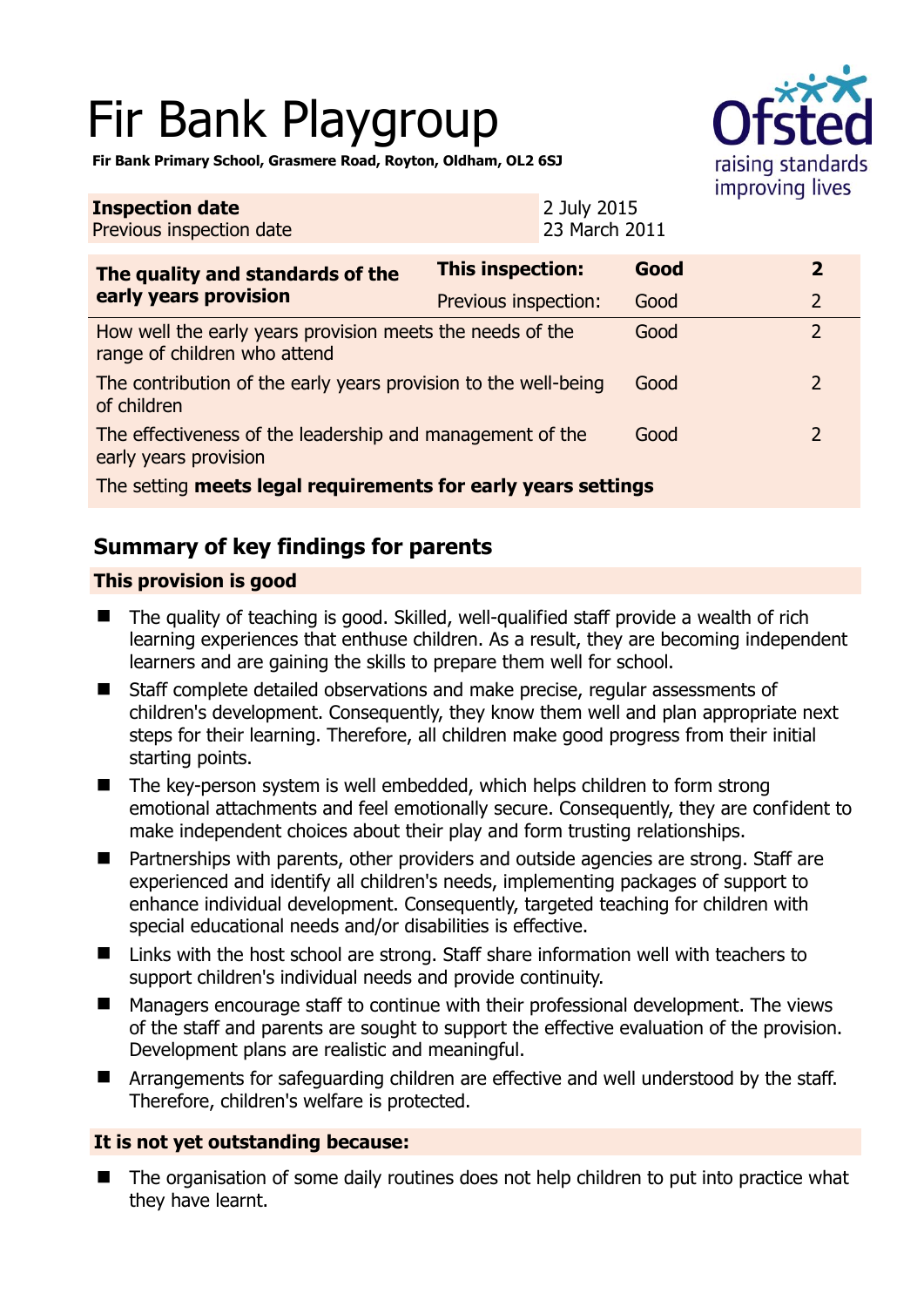# **What the setting needs to do to improve further**

#### **To further improve the quality of the early years provision the provider should:**

■ review the organisation of self-care routines to better reinforce children's learning about how to promote their personal hygiene.

#### **Inspection activities**

- The inspector observed children's activities and staff's interactions with the children in the playroom, the outdoor area and the host school's hall.
- The inspector observed snack time and lunchtime with the children.
- Discussions were held with children, individual staff members, the manager, the Reception class teacher of the host school and some parents. A joint observation was carried out with the manager.
- The inspector looked at documentation, including observations, assessments, planning, systems for tracking children's progress and a sample of other records, including risk assessments, accident records and policies and procedures.
- The inspector checked evidence of suitability of staff working with the children, selfevaluation records and improvement plans.

## **Inspector**

Kate Smith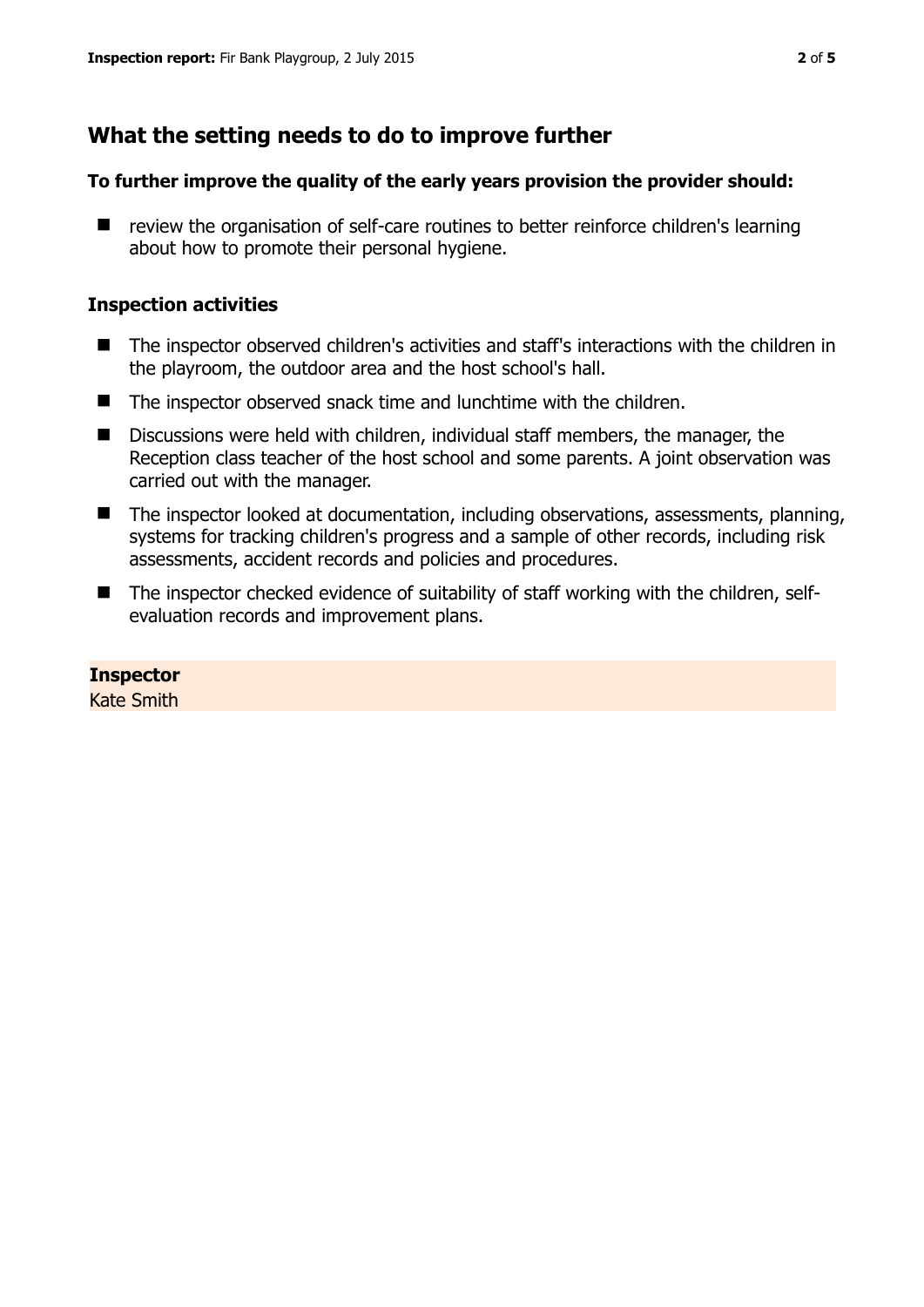# **Inspection findings**

#### **How well the early years provision meets the needs of the range of children who attend. This is good**

Staff understand how children learn. As a result, they plan stimulating activities indoors and outside, which enable children to play and learn in different ways. Children explore the resources and instigate their own ideas. For example, they enjoy throwing pom-poms through hoops their friends hold at different levels. Staff follow their interest. They encourage children to count and use positional language, such as 'high' and 'low', promoting their mathematical skills. Some staff have attended training to enhance children's language development. This knowledge has been cascaded well to other staff. As a result, effective methods are used to help children to make good progress in this aspect of their development. Children's listening and recall skills are well promoted. Staff ask appropriate questions to support children's thinking and provide good levels of challenge. Children enjoy dancing and riding trikes, promoting their physical development. Parents are engaged in their children's learning and are kept well informed through discussions, termly reports and regular meetings.

### **The contribution of the early years provision to the well-being of children is good**

Staff have high expectations and are good role models. Children enjoy the responsibility of being 'monitors'. They are very proud of their achievements and are extremely keen to show others their learning records. This shows children are confident and self-assured. Staff consistently use explanation to support children's understanding of levels of expectation. Consequently, they are very well behaved and play cooperatively. Their independence is well fostered. Children explain about the need to wash 'Gerry the germ' from their hands, so they do not become poorly. However, opportunities for them to put into practice what they have learnt about good personal hygiene are not always well executed. This is because some children wait lengthy periods of time in a queue to wash their hands, so they have forgotten the importance of such routines by the time they have the opportunity to carry them out. Children grow a variety of vegetables as they learn about healthy eating. They take part in daily outdoor exercise, which promotes their good health. Children take appropriate risk in their play, for example, they use the climbing wall.

#### **The effectiveness of the leadership and management of the early years provision is good**

Managers have a secure understanding of their responsibility to meet the learning and development requirements. They work alongside staff, so their individual performance is well monitored. Peer observations have recently been introduced, to enable staff to observe each other and learn from their individual skills. Managers monitor all children's progress. Staff share information well with each other, parents and other professionals, supporting a consistent approach for children. They extend children's learning well and occasionally borrow resources to spark new interests. Risk assessments maintain a safe environment. The recommendation from the previous inspection has been implemented, demonstrating sustained improvement. Vetting procedures for staff, promote children's welfare. Parents comments are very positive about the provision.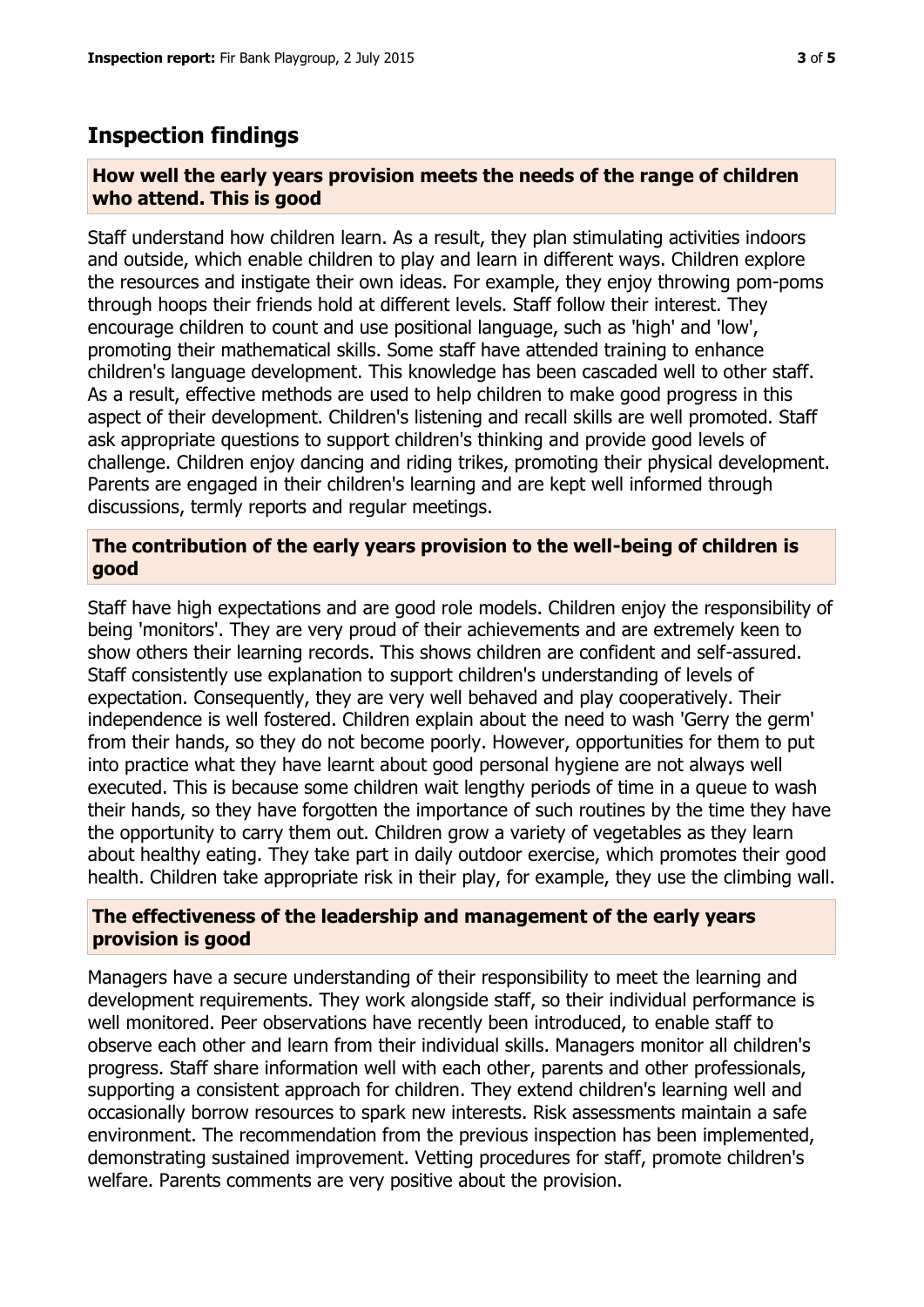## **Setting details**

| Unique reference number       | 508030                              |
|-------------------------------|-------------------------------------|
| <b>Local authority</b>        | Oldham                              |
| <b>Inspection number</b>      | 869337                              |
| <b>Type of provision</b>      | Full-time provision                 |
| <b>Registration category</b>  | Childcare - Non-Domestic            |
| Age range of children         | $0 - 17$                            |
| <b>Total number of places</b> | 24                                  |
| Number of children on roll    | 22                                  |
| <b>Name of provider</b>       | Fir Bank School Playgroup Committee |
| Date of previous inspection   | 23 March 2011                       |
| <b>Telephone number</b>       | 0161 627 5679                       |

Fir Bank Playgroup was registered in 1995. The playgroup employs six members of staff. Of these, five hold an appropriate qualification at level 3. The playgroup opens from Monday to Friday, term time. Sessions are from 9am to 3pm. The playgroup provides funded early education for two-, three- and four-year-old children. It supports children with special educational needs and/or disabilities.

This inspection was carried out by Ofsted under sections 49 and 50 of the Childcare Act 2006 on the quality and standards of provision that is registered on the Early Years Register. The registered person must ensure that this provision complies with the statutory framework for children's learning, development and care, known as the Early Years Foundation Stage.

Any complaints about the inspection or the report should be made following the procedures set out in the guidance 'Complaints procedure: raising concerns and making complaints about Ofsted', which is available from Ofsted's website: www.gov.uk/government/organisations/ofsted. If you would like Ofsted to send you a copy of the guidance, please telephone 0300 123 4234, or email enquiries@ofsted.gov.uk.